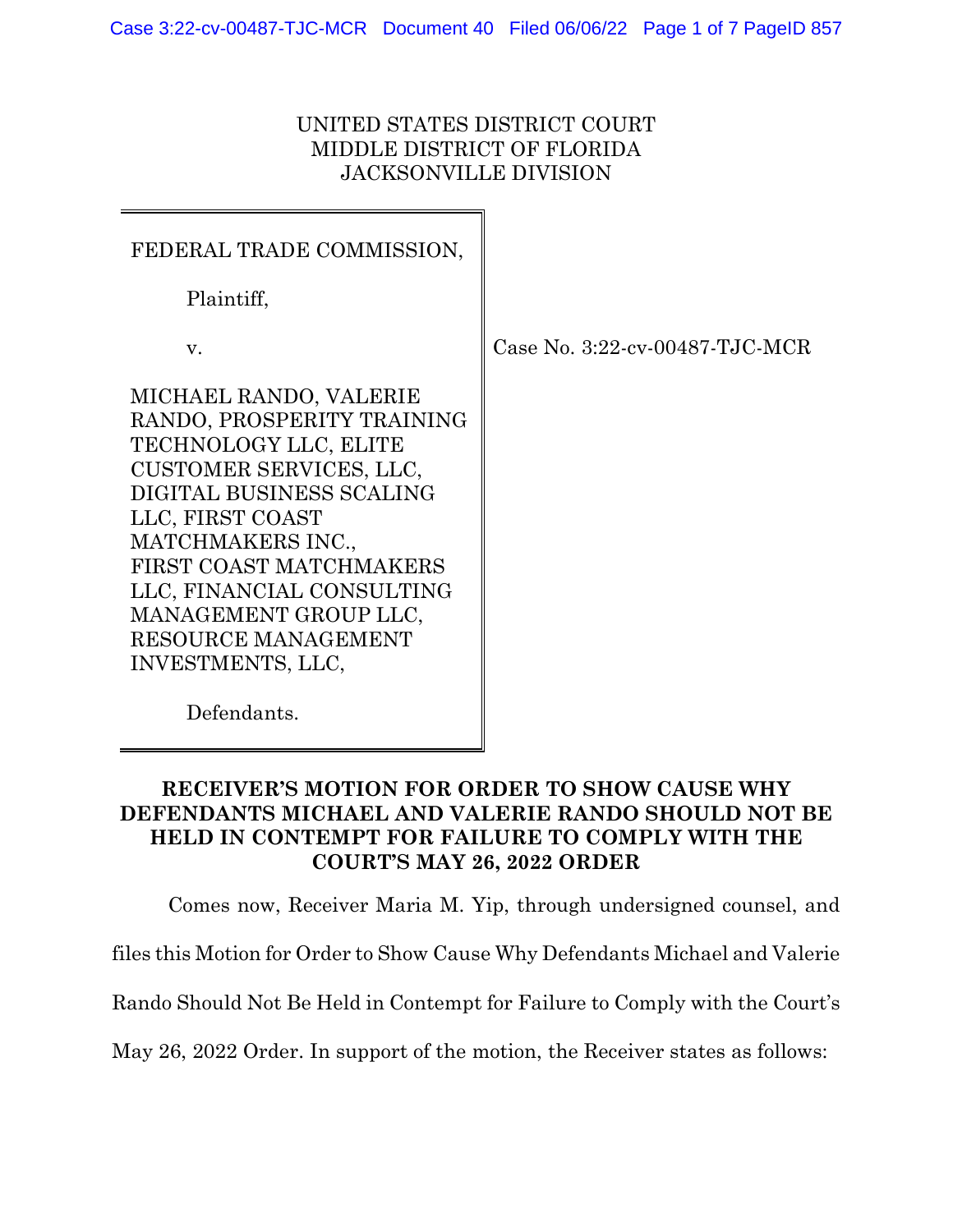1. On May 20, 2022, the Receiver filed a Motion to Compel Compliance from the Defendants related to the turnover of certain email accounts pursuant to the terms of this Court's Temporary Restraining Order. ("the Motion")(Dkt. 29).

2. Defendants Michael Rando (a/k/a Mike Singles) and Valerie Rando (a/k/a Valerie Payton, Val Rando, and Val Singles) (collectively "the Defendants") filed their Opposition (Dkt. 34) on May 25, 2022.

3. On May 26, 2022, the Court issued its Order granting in part and denying in part the Motion. ("the Order")(Dkt. 35).

4. In the Order, the Court stated that "No later than **June 1, 2022**, Defendants are directed to provide the Receiver with shared access to the accounts at issue until the business and the personal affairs can be separated."

5. On June 1, 2022, counsel for the Defendants notified undersigned counsel that the Defendants were invoking their Fifth Amendment privilege and therefore declined "to testify, provide any accounting, production or other disclosure within the scope of the privilege."

6. Undersigned counsel, counsel for the FTC and counsel for the Defendants had a conference call to discuss the Defendants' invocation of the Fifth Amendment. It was the position of the Receiver and the FTC that the foregone conclusion rule applied to the facts in this case. Specifically, the Fifth Amendment "does not protect an act of production when any potentially

2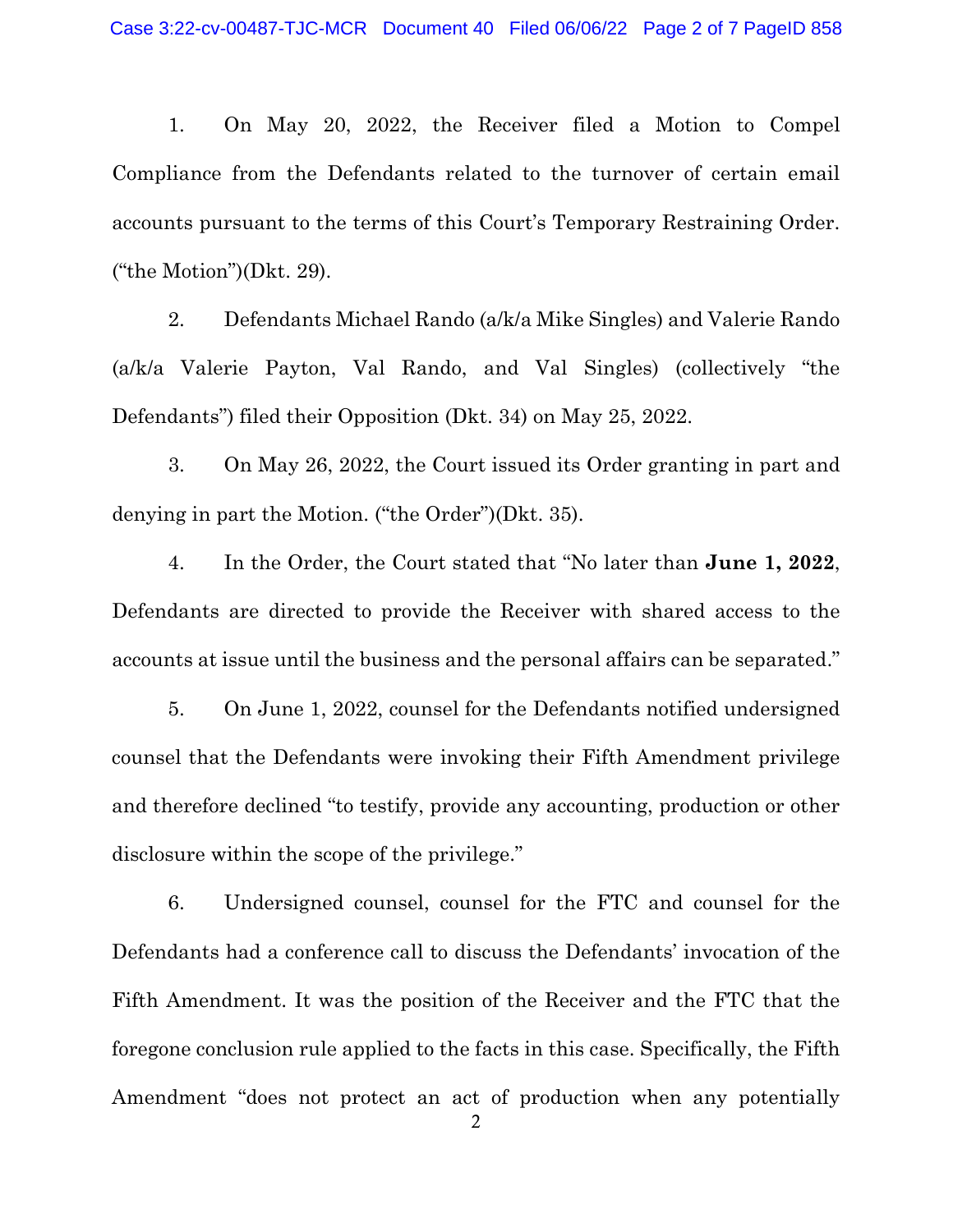testimonial component of the act of production - such as existence, custody, and authenticity of evidence – is a 'foregone conclusion' that 'adds little or nothing to the sum total of the Government's information.'" *See United States v. Apple MacPro Computer*, 851 F.3d 238, 247 (3rd Cir. 2017)(quoting *Fisher v. United States*, 425 U.S. 391, 411 (1976)). Counsel for the Defendants disagreed with this analysis.

7. Defendants have failed to provide the Receiver access to the email accounts at issue by June 1st, as required by this Court's Order. It is anticipated that the Defendants will not provide the second tranche of required information due under the Order by June 8th as well due to their invocation of the Fifth Amendment.

8. Therefore, Receiver Maria Y. Yip requests that the Court order the Defendants to Show Cause why they should not be held in contempt for failing to follow the Court's May 26, 2022 Order.

9. Respectfully, the Receiver requests that she and the FTC be given the opportunity to respond to the Defendants' Show Cause filing.

#### **ARGUMENT**

## **Legal Standard**

A court has the inherent power to enforce compliance with its lawful orders and mandates by civil contempt. *See Shillitani v. United States*, 384 U.S. 364, 370 (1966); *S.E.C. v. Pension Fund of America, L.C.*, Case No.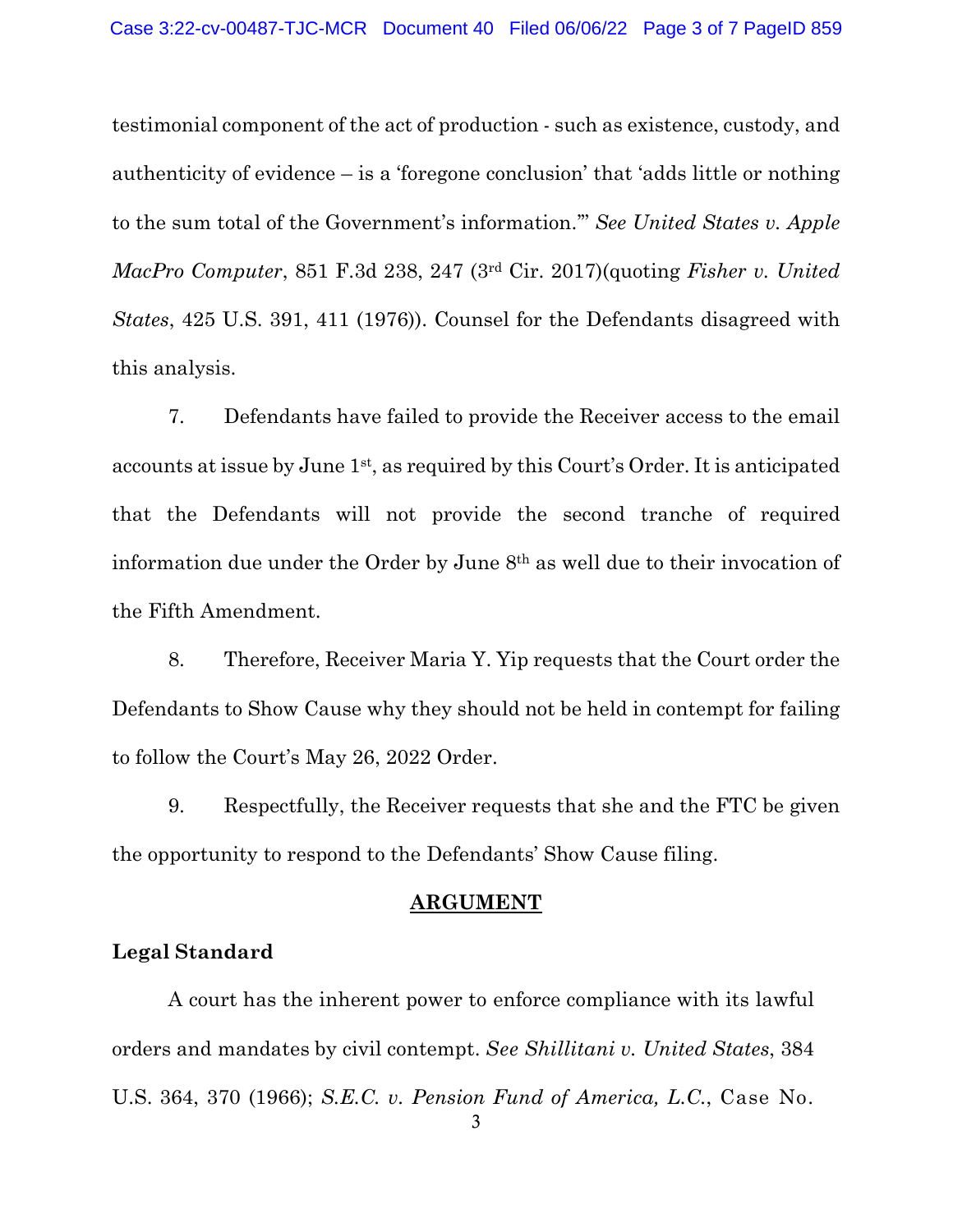05-20863-CIV, 2006 WL 1104768, at \*7 (S.D. Fla. Mar. 23, 2006); *Fed. Trade Comm'n v. Life Mgmt. Servs. of Orange Cty., LLC*, Case No. 6:16-cv-982-Orl-41GJK, 2021 WL 307357, at \*4 (M.D. Fla. Jan. 29, 2021); *see also,* Fed. R. Civ. P. 70(e) (in proper cases, courts may adjudge a party in civil contempt for failure to perform specific acts required by a judgment). This inherent power is in addition to the Court's broad authority in supervising an equity receivership and determining the appropriate actions to be taken in the administration of the receivership. *S.E.C. v. Elliott*, 953 F.2d 1560, 1566 (11th Cir. 1992); *see also Fed. Trade Comm'n v. MOBE Ltd.*, Case No. 6:18-cv-862-ORL-37DCI, 2020 WL 8461572, at \*1 (M.D. Fla. Dec. 8, 2020), report and recommendation adopted, 2021 WL 50335 (M.D. Fla. Jan. 6, 2021).

Civil contempt is wholly "remedial," and is intended to coerce compliance with an order of the court. *McComb v. Jacksonville Paper Co.,* 336 U.S. 187, 191 (1949). A sanction is considered "civil" and "remedial" if it either coerces the defendant into compliance with a court order or compensates the complainant for losses sustained. *Int'l Union, United Mine Workers of Am. v. Bagwell,* 512 U.S. 821, 827 (1994). This power is essential to the proper conduct of the judicial function; without it, courts would be unable to preserve decorum or assert their authority by order or decree. *See, e.g.*, *In re Williams*, 306 F.Supp. 617, 618 (D.D.C. 1969). "Without the power to punish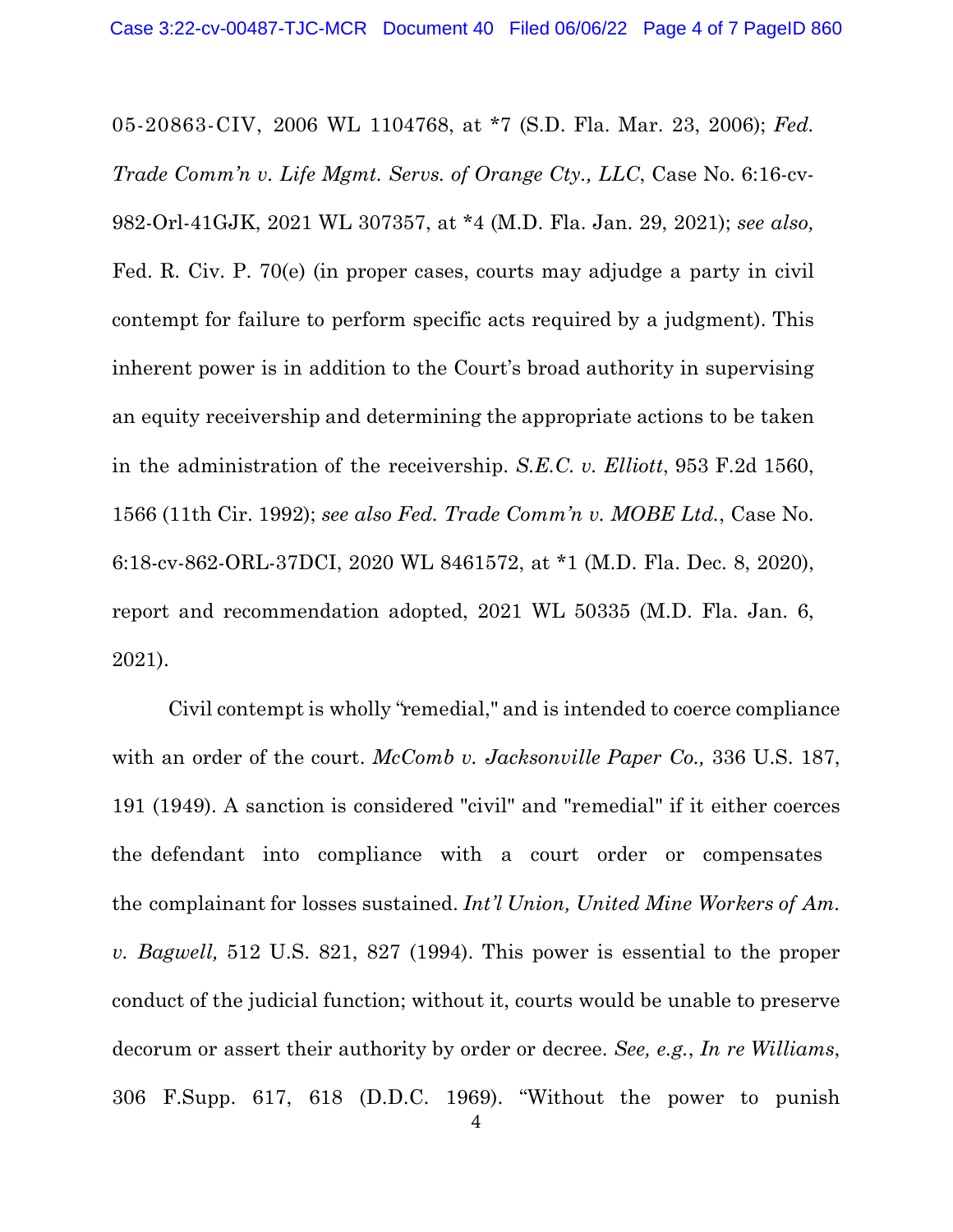noncompliance with its orders, this Court's authority to issue judgments would be nothing more than a mere mockery." *S.E.C. v. Yun*, 208 F.Supp.2d 1279, 1288 (M.D. Fla. 2002) (quoting *United States v. United Mine Workers*, 330 U.S. 258, 290 n. 56, 67 S.Ct. 677, 91 L. Ed. 884 (1947)) (internal quotation marks omitted). After recounting the contumacious judgment debtor's actions, the *Yun* court noted that through "months of deception, [contemnor] has taken deliberate strides to make a mockery of the jury verdict against her and the judgment of this Court. [Contemnor] has flouted the authority of this Court for far too long. It ends here." *Yun*, 208 F. Supp. 2d at 1288.

A party commits contempt when it or he "violates a definite and specific court order requiring him to perform or refrain from performing a particular act or acts with knowledge of that order." *Whitfield v. Pennington*, 832 F.2d 909, 913 (5th Cir 1987), *cert. denied* 487 U.S. 1205 (1988) (citing *S.E.C. v. First Fin. Grp. of Texas, Inc*., 659 F.2d 660, 669 (5th Cir. 1981)). In a civil contempt proceeding, the Movant has the burden of establishing by clear and convincing evidence that: (1) a court order was in effect; (2) the order required certain conduct by the respondent; and (3) the respondent failed to comply with the court's order. *Petroleos Mexicanos v. Crawford Enterprises. Inc.*, 826 F.2d 392, 401 (5th Cir. 1987) (citing *McComb*, 336 U.S. at 191). Contempt is established where there is clear and convincing evidence that the "violated order was valid and lawful; . . . the order was clear and unambiguous;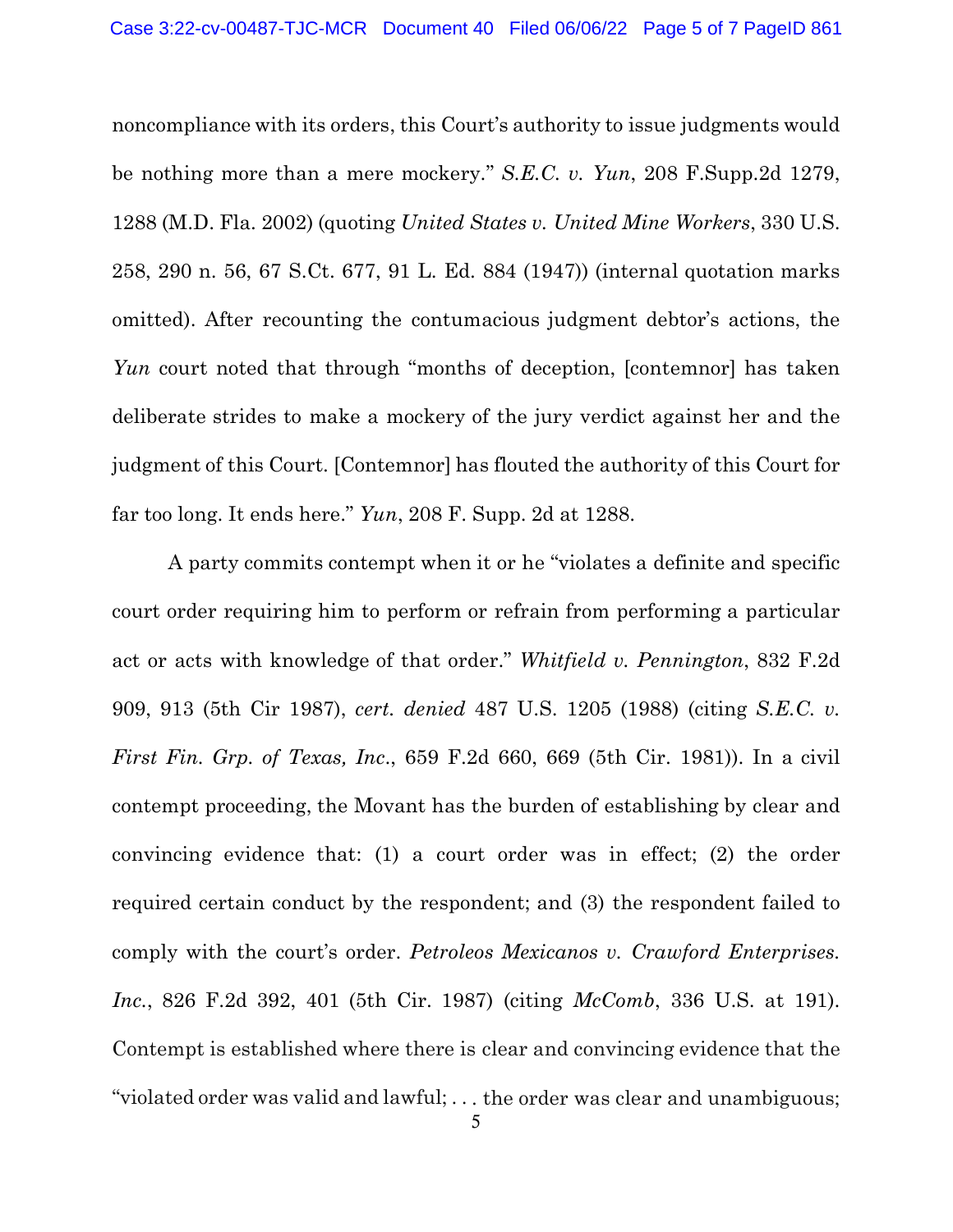and the . . . alleged violator had the ability to comply." *F.T.C. v. Leshin*, 618 F.3d 1221, 1232 (11th Cir. 2010) (ellipses in original) (internal citation and quotation omitted); *see also McGregor v. Chierico*, 206 F.3d 1378, 1383 (11th Cir. 2000) (same). This question does not focus on the "subjective belief or intent" of the alleged contemnor, but rather, simply whether or not they complied with the order at issue. *S.E.C. v. Solow*, 682 F.Supp.2d 1312, 1325 (S.D. Fla. 2010); *see also Howard Johnson Co., Inc. v. Khimani*, 892 F.2d 1512, 1516 (11th Cir. 1990).

Here, the Defendants have failed to abide by the Court's May 26, 2022 order and should be held in contempt. The Receiver respectfully requests that pursuant to the Court's discretionary power to supervise an equity receivership, that the Court order the Defendants to show cause why they should not be held in contempt for failing to abide by the Court's Order.

### **LOCAL RULE 3.01(G) CERTIFICATION**

Counsel for the Receiver has conferred with counsel for the FTC who does not object to the relief sought. Further, undersigned counsel has conferred with counsel for the Defendants and they do object to the relief sought.